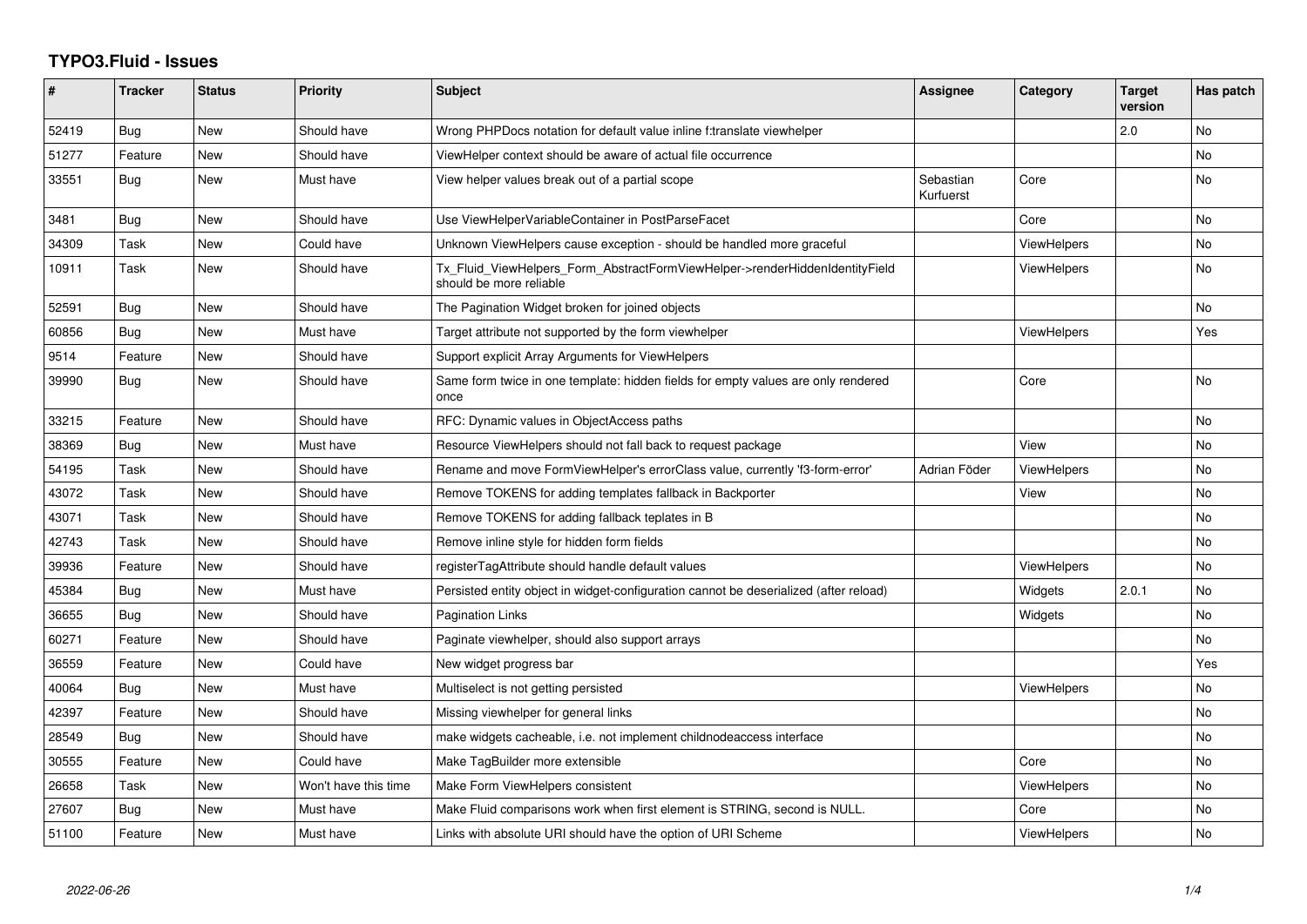| #     | <b>Tracker</b> | <b>Status</b> | Priority             | <b>Subject</b>                                                                                | <b>Assignee</b>        | Category    | <b>Target</b><br>version | Has patch |
|-------|----------------|---------------|----------------------|-----------------------------------------------------------------------------------------------|------------------------|-------------|--------------------------|-----------|
| 37095 | Feature        | New           | Should have          | It should be possible to set a different template on a Fluid TemplateView inside an<br>action | Christopher<br>Hlubek  |             |                          | <b>No</b> |
| 57885 | Bug            | New           | Must have            | Inputs are cleared from a second form if the first form produced a vallidation error          |                        |             |                          | <b>No</b> |
| 56237 | Task           | New           | Should have          | in-line (Condition) View Helpers should not evaluate on parsing                               |                        |             |                          | <b>No</b> |
| 28553 | Bug            | New           | Should have          | improve XHProf test setup                                                                     |                        |             |                          | No        |
| 4704  | Feature        | <b>New</b>    | Should have          | Improve parsing exception messages                                                            |                        | Core        |                          |           |
| 32035 | Task           | New           | Should have          | Improve fluid error messages                                                                  |                        | Core        |                          | Yes       |
| 45394 | Task           | New           | Should have          | Forwardport Unit test for standalone view                                                     |                        | View        |                          | No        |
| 47669 | Task           | <b>New</b>    | Should have          | FormViewHelper does not define the default request method                                     |                        |             |                          | No        |
| 58983 | Bug            | New           | Should have          | format.date does not respect linebreaks and throws exception                                  |                        |             |                          | No        |
| 8648  | Bug            | New           | Should have          | format.crop ViewHelper should support all features of the crop stdWrap function               |                        | ViewHelpers |                          | <b>No</b> |
| 49038 | Bug            | New           | Must have            | form.select does not select the first item if prependOptionValue is used                      |                        |             |                          | No        |
| 10472 | Feature        | New           | Could have           | Fluid Standalone distribution                                                                 |                        | Core        |                          | No        |
| 37619 | Bug            | New           | Should have          | Fatal Error when using variable in name attribute of Section ViewHelper                       |                        | ViewHelpers |                          | No        |
| 31955 | Feature        | New           | Should have          | f:uri.widget                                                                                  |                        | Widgets     |                          | No        |
| 58921 | Bug            | New           | Should have          | f:form.* VHs crash if NOT inside f:form but followed by f:form                                |                        |             |                          | No        |
| 49600 | Bug            | New           | Should have          | f:form tag shown as a HTML on frontend                                                        |                        | ViewHelpers |                          | No        |
| 62346 | Feature        | New           | Could have           | f:comment should have high precende                                                           |                        | Core        | 3.x                      | No        |
| 45153 | Feature        | <b>New</b>    | Should have          | f:be.menus.actionMenuItem - Detection of the current select option is insufficient            |                        |             |                          | <b>No</b> |
| 13045 | Bug            | New           | Should have          | Entity decode of strings are different between if-conditions and output of variable           |                        |             |                          |           |
| 1907  | Feature        | New           | Could have           | Default values for view helpers based on context                                              |                        | Core        |                          |           |
| 54284 | Bug            | New           | Should have          | Default Option for Switch/Case VH                                                             |                        | ViewHelpers |                          | No        |
| 3725  | Feature        | New           | Could have           | <b>CSS Engine</b>                                                                             | Christian Müller       | ViewHelpers |                          | No        |
| 30937 | Bug            | <b>New</b>    | Should have          | CropViewHelper stringToTruncate can't be supplied so it can't be easily extended              |                        | ViewHelpers |                          | Yes       |
| 7608  | Feature        | New           | Could have           | Configurable shorthand/object accessor delimiters                                             |                        | Core        |                          | Yes       |
| 26664 | Task           | New           | Won't have this time | Clean up Form ViewHelpers                                                                     |                        | ViewHelpers |                          | No        |
| 38130 | Feature        | New           | Should have          | Checkboxes and multiple select fields should have an assignable default value                 |                        |             |                          | No        |
| 60181 | Feature        | New           | Could have           | Caching mechanism for Fluid Views/Templates                                                   |                        | View        |                          | No        |
| 9950  | Task           | New           | Should have          | Binding to nested arrays impossible for form-elements                                         |                        | ViewHelpers |                          |           |
| 46545 | Feature        | New           | Should have          | Better support for arrays in options of SelectViewHelper                                      |                        |             |                          | No        |
| 12863 | <b>Bug</b>     | New           | Should have          | Attributes of a viewhelper can't contain a '-'                                                | Sebastian<br>Kurfuerst | Core        |                          | No        |
| 48355 | Feature        | New           | Could have           | Assign output of viewhelper to template variable for further processing.                      |                        |             |                          |           |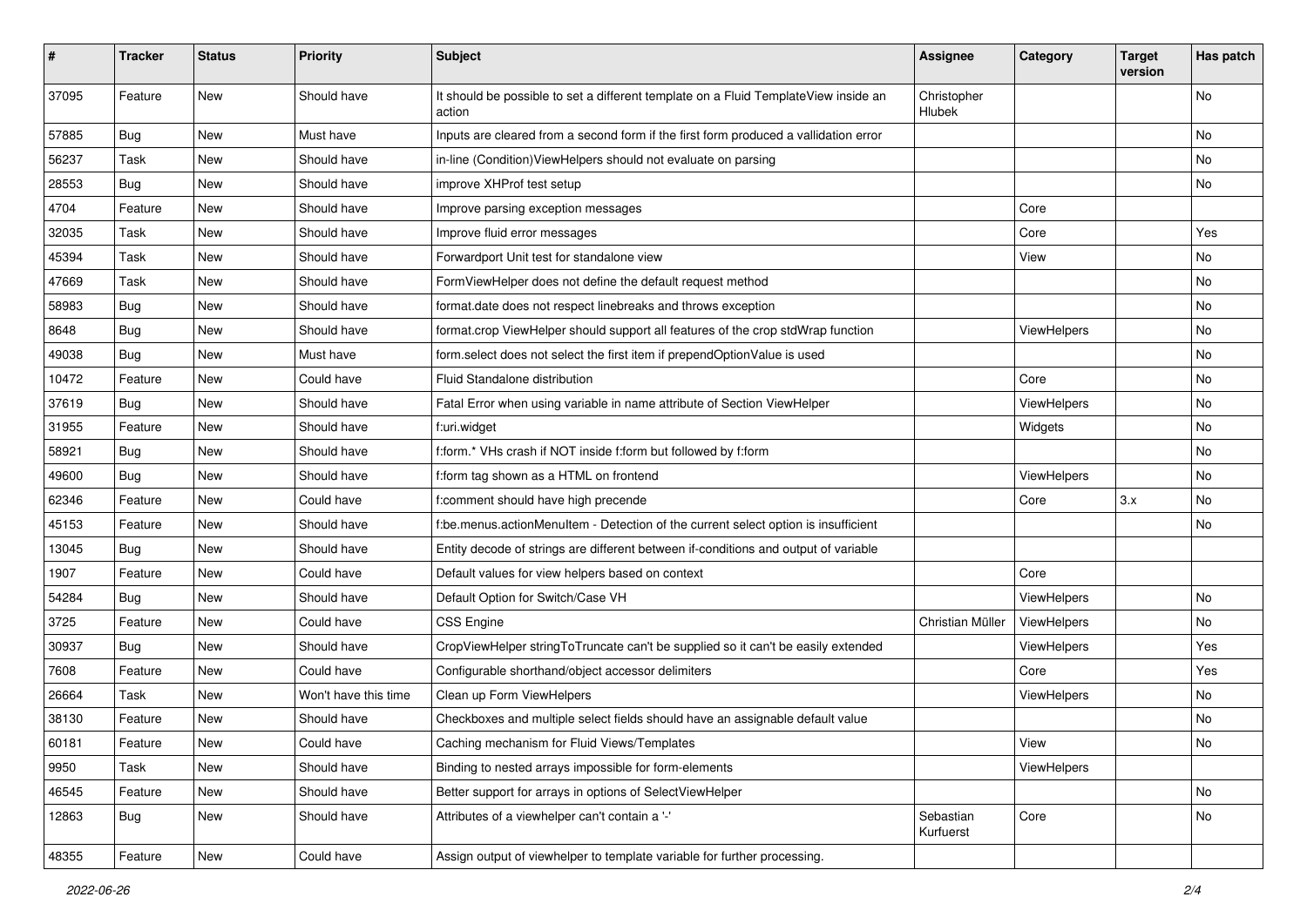| #     | <b>Tracker</b> | <b>Status</b>       | <b>Priority</b> | Subject                                                                                                     | <b>Assignee</b>             | Category    | <b>Target</b><br>version | Has patch |
|-------|----------------|---------------------|-----------------|-------------------------------------------------------------------------------------------------------------|-----------------------------|-------------|--------------------------|-----------|
| 36410 | Feature        | New                 | Should have     | Allow templates to send arguments back to layout                                                            |                             | ViewHelpers |                          | No        |
| 40081 | Feature        | New                 | Should have     | Allow assigned variables as keys in arrays                                                                  |                             |             |                          | No        |
| 60003 | Feature        | New                 | Should have     | Add required-Attribute to f:form.password                                                                   |                             | ViewHelpers |                          | No        |
| 28552 | Bug            | New                 | Should have     | (v5) write ViewHelper test for compiled run; adjust functional test to do two passes<br>(uncached & cached) |                             |             |                          | No        |
| 28550 | Bug            | New                 | Should have     | (v4) make widgets cacheable, i.e. not implement childnodeaccess interface                                   |                             |             |                          | <b>No</b> |
| 28554 | Bug            | New                 | Should have     | (v4) implement feature flag to disable caching                                                              |                             |             |                          | No        |
| 5933  | Feature        | Accepted            | Should have     | Optional section rendering                                                                                  | Sebastian<br>Kurfuerst      | ViewHelpers |                          | No        |
| 9005  | Feature        | Accepted            | Could have      | Fluid Template Analyzer (FTA)                                                                               | Sebastian<br>Kurfuerst      |             |                          |           |
| 28551 | <b>Bug</b>     | Accepted            | Should have     | (v4) backport VHTest                                                                                        | Sebastian<br>Kurfuerst      |             |                          | No        |
| 46091 | Task           | Needs<br>Feedback   | Should have     | Show source file name and position on exceptions during parsing                                             |                             |             |                          | No        |
| 8989  | Feature        | Needs<br>Feedback   | Could have      | Search path for fluid template files                                                                        |                             | View        |                          | No        |
| 33628 | Bug            | Needs<br>Feedback   | Must have       | Multicheckboxes (multiselect) for Collections don't work                                                    | Christian Müller            | ViewHelpers |                          | No        |
| 33394 | Feature        | Needs<br>Feedback   | Should have     | Logical expression parser for BooleanNode                                                                   | <b>Tobias Liebig</b>        | Core        |                          | No        |
| 8491  | Task           | Needs<br>Feedback   | Should have     | link.action and uri.action differ in absolute argument                                                      | Karsten<br>Dambekalns       | ViewHelpers |                          | No        |
| 58862 | Bug            | Needs<br>Feedback   | Should have     | FormViewHelper doesn't accept NULL as value for \$arguments                                                 | <b>Bastian</b><br>Waidelich | ViewHelpers |                          | Yes       |
| 46289 | <b>Bug</b>     | Needs<br>Feedback   | Should have     | Enable Escaping Interceptor in XML request format                                                           |                             | View        | 2.0.1                    | No        |
| 45345 | Feature        | Needs<br>Feedback   | Should have     | Easy to use comments for fluid that won't show in output                                                    |                             |             |                          |           |
| 36662 | Bug            | Needs<br>Feedback   | Should have     | Checked state isn't always correct when property is collection                                              | Kevin Ulrich<br>Moschallski | ViewHelpers | 1.1.1                    | <b>No</b> |
| 3291  | Feature        | Needs<br>Feedback   | Should have     | Cacheable viewhelpers                                                                                       |                             |             |                          | No        |
| 50888 | <b>Bug</b>     | <b>Under Review</b> | Should have     | WSOD by changing name of section and if Fluid caches are generated                                          |                             |             |                          | No        |
| 47006 | <b>Bug</b>     | <b>Under Review</b> | Should have     | widget identifier are not unique                                                                            |                             |             |                          | No        |
| 44234 | <b>Bug</b>     | <b>Under Review</b> | Should have     | selectViewHelper's sorting does not respect locale collation                                                |                             | ViewHelpers | 2.1                      | No        |
| 65424 | Bug            | <b>Under Review</b> | Should have     | SelectViewHelper must respect option(Value Label)Field for arrays                                           |                             | ViewHelpers |                          | No        |